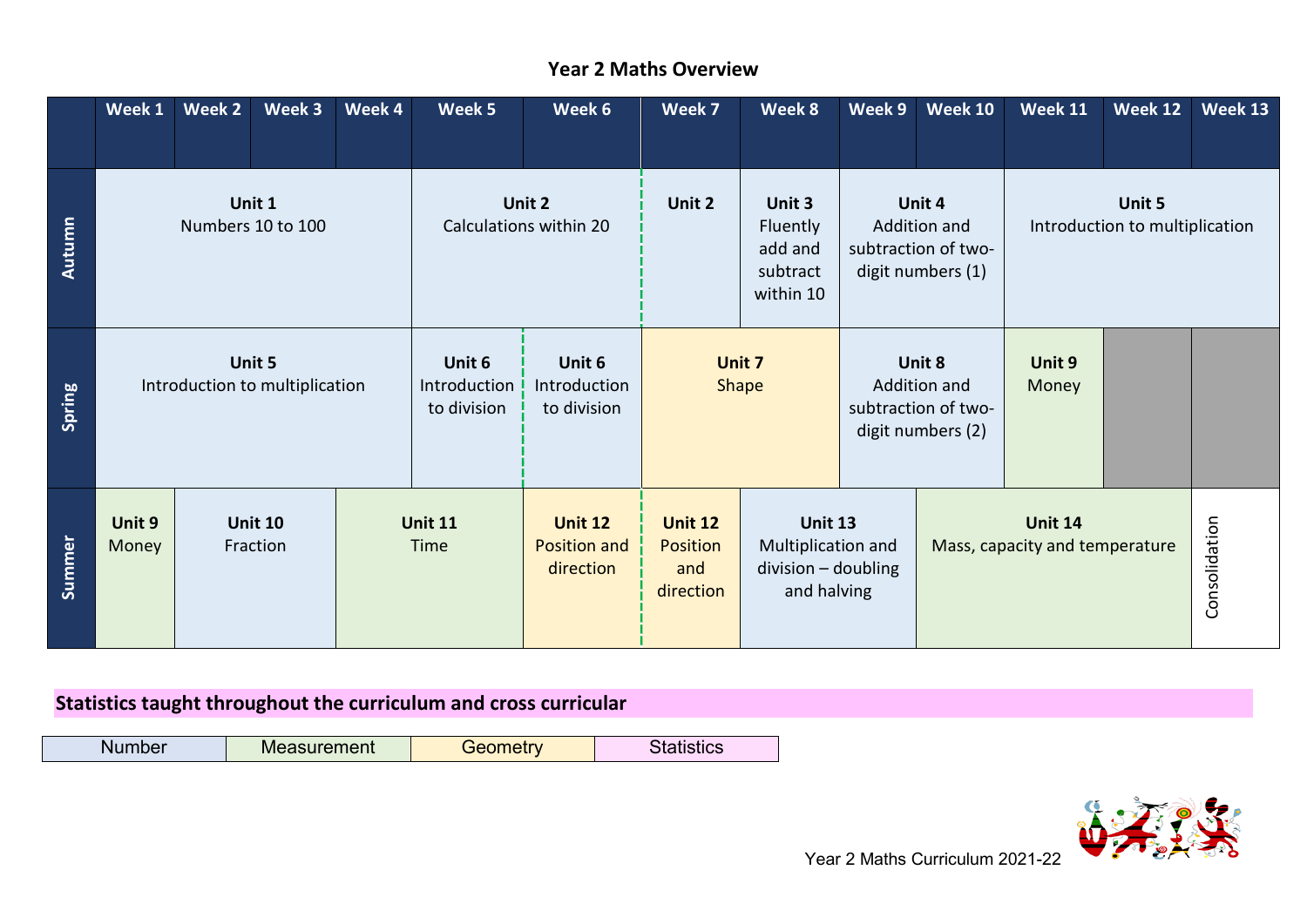## Year 2 maths curriculum map 2021-22

COVID Recovery Curriculum

NCETM prioritisation curriculum/ NCETM spines/ White Rose SOL/ DFE Ready to Progress criteria have all been used to support the planning, teaching and learning of mathematics.

Rough suggestions are given for the intended length of each unit, but teachers are expected to adjust according to the needs and prior learning of their pupils.

| <b>Unit</b>    | Unit name                          | <b>Learning outcomes</b>                                                                               | Links with other resources                 |
|----------------|------------------------------------|--------------------------------------------------------------------------------------------------------|--------------------------------------------|
|                |                                    |                                                                                                        |                                            |
|                | Numbers 10 to 100                  | 1) Pupils explain that one ten is equivalent to ten ones                                               | 2NPV-1 Recognise the place value of        |
| (4 weeks)      |                                    | 2) Pupils represent multiples of ten using their numerals                                              | each digit in two-digit numbers, and       |
|                | <b>NCETM</b> prioritisation unit 1 | 3) Pupils represent multiples of ten using their numerals and names                                    | compose and decompose two-digit            |
|                |                                    | 4) Pupils represent multiples of ten in an expression or an equation                                   | numbers using standard and non-standard    |
|                |                                    | 5) Pupils estimate the position of multiples of ten on a 0-100 number line                             | partitioning.                              |
|                |                                    | 6) Pupils explain what happens when you add and subtract ten to a multiple of ten                      | 2NPV-2 Reason about the location of any    |
|                |                                    | 7) Pupils use knowledge of facts and unitising to add and subtract multiples of ten                    | two-digit number in the linear number      |
|                |                                    | 8) Pupils add and subtract multiples of ten                                                            | system, including identifying the previous |
|                |                                    | 9) Pupils explore the counting sequence for counting to 100 and beyond                                 | and next multiple of 10.                   |
|                |                                    | 10) Pupils count a large group of objects by counting groups of tens and the extra ones                | 1.8 Composition of numbers: multiples of   |
|                |                                    | 11) Pupils count a large group of objects by using knowledge of unitising by counting tens and ones    | 10 up to 100                               |
|                |                                    | 12) Pupils represent a number from 20-99 in different ways                                             | 1.9 Composition of numbers: 20-100         |
|                |                                    | 13) Pupils explain and mark the position of numbers 20-99 on a number line                             | White Rose - place value                   |
|                |                                    | 14) Pupils explain that numbers 20-99 can be represented as a length                                   |                                            |
|                |                                    | 15) Pupils compare two, two-digit numbers                                                              |                                            |
|                |                                    | 16) Pupils partition a two-digit number into tens and ones                                             |                                            |
|                |                                    | 17) Pupils to partition two-digit numbers and use this to write addition and subtraction calculations. |                                            |
| $\overline{2}$ | <b>Calculations within 20</b>      | 1) Pupils add three addends                                                                            | 2AS-1 Add and subtract across 10.          |
| (3 weeks)      |                                    | 2) Pupils use a 'First Then Now" story to add 3 addends                                                | 2AS-2 Recognise the subtraction            |
|                |                                    | 3) Pupils explain that addends can be added in any order                                               | structure of 'difference' and answer       |
|                | <b>NCETM</b> prioritisation unit 2 | 4) Pupils add 3 addends efficiently                                                                    | questions of the form, "How many           |
|                |                                    | 5) Pupils add 3 addends efficiently by finding two addends that total 10                               | more $\ldots$ ?".                          |
|                |                                    | 6) Pupils add two numbers that bridge through 10                                                       | 1.11 Addition and subtraction: bridging 10 |
|                |                                    | 7) Pupils subtract two numbers that bridge through 10                                                  | 1.12 Subtraction as difference             |
|                |                                    | 8) Pupils compare numbers and describe how many more or less there are in each set                     | White Rose – addition and subtraction      |
|                |                                    | 9) Pupils calculate the difference                                                                     |                                            |
|                |                                    | 10) Pupils use knowledge of subtraction to solve problems in a range of contexts                       |                                            |
|                |                                    | 11) Pupils explain what the difference is between consecutive numbers                                  |                                            |

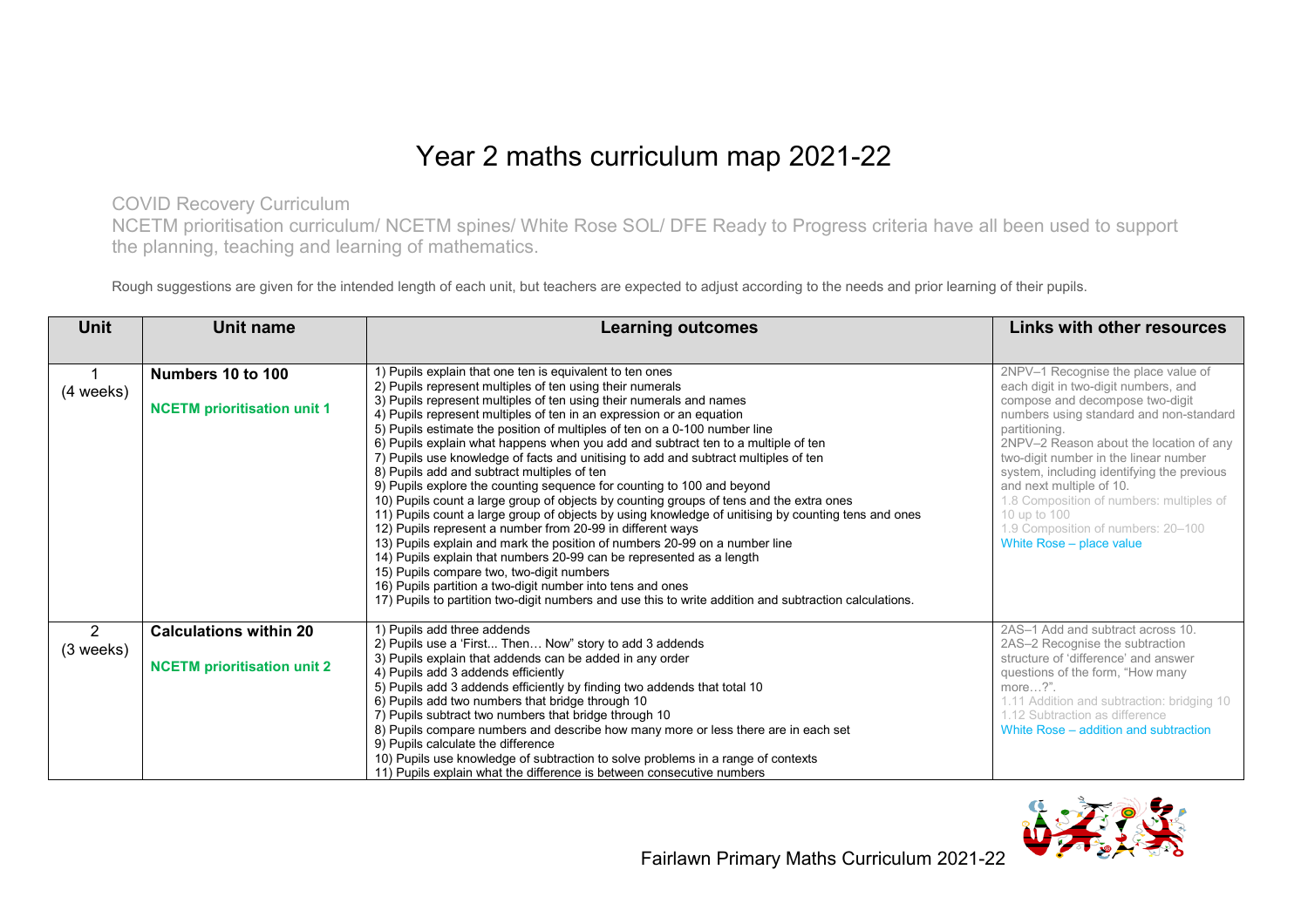|                 |                                                                                            | 12) Pupils calculate difference when information is presented in a pictogram<br>13) Pupils calculate difference when information is presented in a bar chart                                                                                                                                                                                                                                                                                                                                                                                                                                                                                                                                                                                                                                                                                                                                                                                                                                                                                                                                                                                                                                                                                                                                                                                                                                                                                                                                                                                                                     |                                                                                                                                                                                                                                                                                                                                                                              |
|-----------------|--------------------------------------------------------------------------------------------|----------------------------------------------------------------------------------------------------------------------------------------------------------------------------------------------------------------------------------------------------------------------------------------------------------------------------------------------------------------------------------------------------------------------------------------------------------------------------------------------------------------------------------------------------------------------------------------------------------------------------------------------------------------------------------------------------------------------------------------------------------------------------------------------------------------------------------------------------------------------------------------------------------------------------------------------------------------------------------------------------------------------------------------------------------------------------------------------------------------------------------------------------------------------------------------------------------------------------------------------------------------------------------------------------------------------------------------------------------------------------------------------------------------------------------------------------------------------------------------------------------------------------------------------------------------------------------|------------------------------------------------------------------------------------------------------------------------------------------------------------------------------------------------------------------------------------------------------------------------------------------------------------------------------------------------------------------------------|
|                 |                                                                                            |                                                                                                                                                                                                                                                                                                                                                                                                                                                                                                                                                                                                                                                                                                                                                                                                                                                                                                                                                                                                                                                                                                                                                                                                                                                                                                                                                                                                                                                                                                                                                                                  |                                                                                                                                                                                                                                                                                                                                                                              |
| 3<br>$(1$ week) | <b>Fluently add and subtract</b><br>within 10                                              | 1) Pupils demonstrate their fluency of addition and subtraction within ten<br>2) Pupils practise addition and subtraction strategies as required                                                                                                                                                                                                                                                                                                                                                                                                                                                                                                                                                                                                                                                                                                                                                                                                                                                                                                                                                                                                                                                                                                                                                                                                                                                                                                                                                                                                                                 | 2NF-1 Secure fluency in addition and<br>subtraction facts within 10, through<br>continued practice.<br>1.7 Addition and subtraction: strategies                                                                                                                                                                                                                              |
|                 | <b>NCETM</b> prioritisation unit 3                                                         |                                                                                                                                                                                                                                                                                                                                                                                                                                                                                                                                                                                                                                                                                                                                                                                                                                                                                                                                                                                                                                                                                                                                                                                                                                                                                                                                                                                                                                                                                                                                                                                  | within 10                                                                                                                                                                                                                                                                                                                                                                    |
| 4<br>(2 weeks)  | Addition and subtraction of<br>two-digit numbers (1)<br><b>NCETM</b> prioritisation unit 4 | 1) Pupils add and subtract one to and from a two-digit number<br>2) Pupils add and subtract one to and from a two-digit number that crosses a tens boundary<br>3) Pupils add and subtract one from any two-digit number<br>4) Pupils use number facts to add a single-digit number to a two-digit number<br>5) Pupils use number facts to subtract a single-digit number from a two-digit number<br>6) Pupils use a part-part-whole model to represent addition and subtraction<br>7) Pupils use number bonds to ten to add a single-digit number to a two-digit number<br>8) Pupils use number bonds to ten to subtract a single-digit number from a two-digit number<br>9) Pupils use knowledge of 'make ten' to add a one-digit number to a two-digit number<br>10) Pupils use knowledge of 'make ten' to subtract a multiple of ten or a single-digit from a two-digit number<br>11) Pupils solve problems using knowledge of addition and subtraction<br>12) Pupils find ten more or ten less than a two-digit number (1)<br>13) Pupils find ten more or ten less than a two-digit number (2)<br>14) Pupils add and subtract ten to/from a two-digit number<br>15) Pupils explain the patterns when adding and subtracting ten<br>16) Pupils use knowledge of adding and subtracting ten to solve problems<br>17) Pupils use number facts to add a multiple of ten to a two-digit number<br>18) Pupils use number facts to subtract a multiple of ten from a two-digit number<br>19) Pupils partition a two-digit number into parts in different ways (two and three parts) | 2AS-3 Add and subtract within 100 by<br>applying related one-digit addition and<br>subtraction facts: add and subtract only<br>ones or only tens to/from a two-digit<br>number.<br>1.13 Addition and subtraction: two-digit<br>and single-digit numbers<br>1.14 Addition and subtraction: two-digit<br>numbers and multiples of ten<br>White Rose – addition and subtraction |
|                 |                                                                                            | 20) Pupils use knowledge of adding and subtracting multiples of ten to solve problems                                                                                                                                                                                                                                                                                                                                                                                                                                                                                                                                                                                                                                                                                                                                                                                                                                                                                                                                                                                                                                                                                                                                                                                                                                                                                                                                                                                                                                                                                            |                                                                                                                                                                                                                                                                                                                                                                              |
| 5               | Introduction to                                                                            | 1) Pupils explain that objects can be grouped in different ways                                                                                                                                                                                                                                                                                                                                                                                                                                                                                                                                                                                                                                                                                                                                                                                                                                                                                                                                                                                                                                                                                                                                                                                                                                                                                                                                                                                                                                                                                                                  | 2MD-1 Recognise repeated addition                                                                                                                                                                                                                                                                                                                                            |
| (7 weeks)       | multiplication                                                                             | 2) Pupils describe how objects have been grouped                                                                                                                                                                                                                                                                                                                                                                                                                                                                                                                                                                                                                                                                                                                                                                                                                                                                                                                                                                                                                                                                                                                                                                                                                                                                                                                                                                                                                                                                                                                                 | contexts, representing them with                                                                                                                                                                                                                                                                                                                                             |
|                 |                                                                                            | 3) Pupils represent equal groups as repeated addition<br>4) Pupils represent equal groups as repeated addition and multiplication                                                                                                                                                                                                                                                                                                                                                                                                                                                                                                                                                                                                                                                                                                                                                                                                                                                                                                                                                                                                                                                                                                                                                                                                                                                                                                                                                                                                                                                | multiplication equations and calculating<br>the product, within the 2, 5 and 10                                                                                                                                                                                                                                                                                              |
|                 | <b>NCETM</b> prioritisation unit 5                                                         | 5) Pupils represent equal groups as multiplication                                                                                                                                                                                                                                                                                                                                                                                                                                                                                                                                                                                                                                                                                                                                                                                                                                                                                                                                                                                                                                                                                                                                                                                                                                                                                                                                                                                                                                                                                                                               | multiplication tables.                                                                                                                                                                                                                                                                                                                                                       |
|                 |                                                                                            | 6) Pupils explain and represent multiplication when a group contains zero or one items<br>7) Pupils identify and explain each part of a multiplication equation                                                                                                                                                                                                                                                                                                                                                                                                                                                                                                                                                                                                                                                                                                                                                                                                                                                                                                                                                                                                                                                                                                                                                                                                                                                                                                                                                                                                                  | 2.2 Structures: multiplication representing<br>equal groups                                                                                                                                                                                                                                                                                                                  |
|                 |                                                                                            | 8) Pupils use knowledge of multiplication to calculate the product                                                                                                                                                                                                                                                                                                                                                                                                                                                                                                                                                                                                                                                                                                                                                                                                                                                                                                                                                                                                                                                                                                                                                                                                                                                                                                                                                                                                                                                                                                               | 2.3 Times tables: groups of 2 and                                                                                                                                                                                                                                                                                                                                            |
|                 |                                                                                            | 9) Pupils represent the two times table in different ways<br>10) Pupils use knowledge of the two times table to solve problems                                                                                                                                                                                                                                                                                                                                                                                                                                                                                                                                                                                                                                                                                                                                                                                                                                                                                                                                                                                                                                                                                                                                                                                                                                                                                                                                                                                                                                                   | commutativity (part 1)<br>2.4 Times tables: groups of 10 and of 5,                                                                                                                                                                                                                                                                                                           |
|                 |                                                                                            | 11) Pupils explain the relationship between adjacent multiples of two                                                                                                                                                                                                                                                                                                                                                                                                                                                                                                                                                                                                                                                                                                                                                                                                                                                                                                                                                                                                                                                                                                                                                                                                                                                                                                                                                                                                                                                                                                            | and factors of 0 and 1                                                                                                                                                                                                                                                                                                                                                       |
|                 |                                                                                            | 12) Pupils explain that factor pairs can be written in any order                                                                                                                                                                                                                                                                                                                                                                                                                                                                                                                                                                                                                                                                                                                                                                                                                                                                                                                                                                                                                                                                                                                                                                                                                                                                                                                                                                                                                                                                                                                 | 2.5 Commutativity (part 2), doubling and                                                                                                                                                                                                                                                                                                                                     |
|                 |                                                                                            | 13) Pupils represent counting in tens as the ten times table                                                                                                                                                                                                                                                                                                                                                                                                                                                                                                                                                                                                                                                                                                                                                                                                                                                                                                                                                                                                                                                                                                                                                                                                                                                                                                                                                                                                                                                                                                                     | halving                                                                                                                                                                                                                                                                                                                                                                      |
|                 |                                                                                            | 14) Pupils represent the ten times table in different ways                                                                                                                                                                                                                                                                                                                                                                                                                                                                                                                                                                                                                                                                                                                                                                                                                                                                                                                                                                                                                                                                                                                                                                                                                                                                                                                                                                                                                                                                                                                       | White Rose - multiplication                                                                                                                                                                                                                                                                                                                                                  |
|                 |                                                                                            | 15) Pupils explain the relationship between adjacent multiples of ten                                                                                                                                                                                                                                                                                                                                                                                                                                                                                                                                                                                                                                                                                                                                                                                                                                                                                                                                                                                                                                                                                                                                                                                                                                                                                                                                                                                                                                                                                                            |                                                                                                                                                                                                                                                                                                                                                                              |

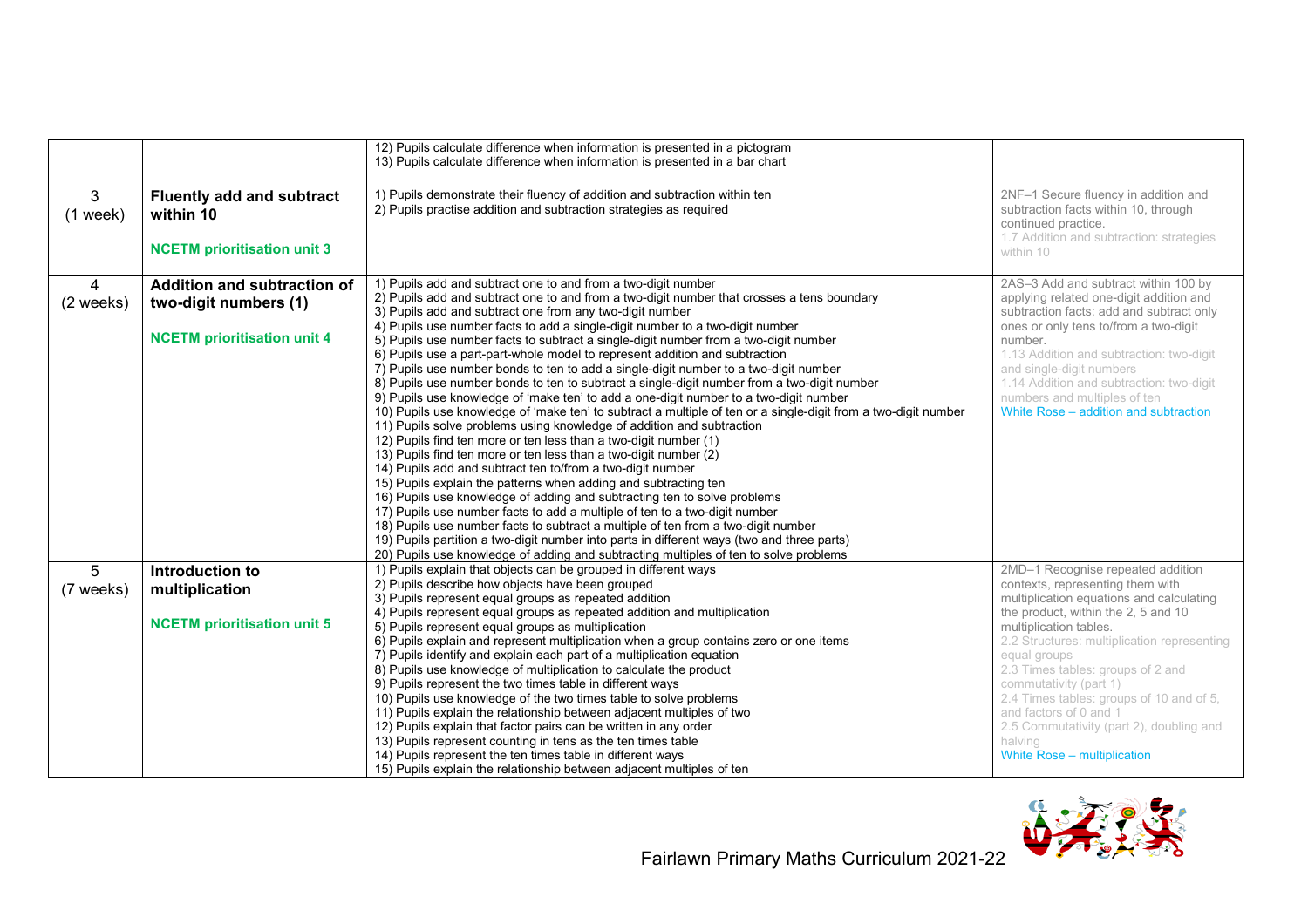|                             |                                                                                        | 16) Pupils represent counting in fives as the five times table<br>17) Pupils represent the five times table in different ways<br>18) Pupils explain the relationship between adjacent multiples of five<br>19) Pupils explain how groups of five and ten are related<br>20) Pupils explain the relationship between multiples of five and ten<br>21) Pupils use knowledge of the relationships between the five and ten times tables to solve problems<br>22) Pupils explain how a factor of zero or one affect the product<br>23) Pupils represent multiplication equations in different ways<br>24) Pupils use knowledge of the two, five and ten times tables to solve problems (1)<br>25) Pupils use knowledge of the two, five and ten times tables to solve problems (2)<br>26) Pupils explain what each factor represents in a multiplication story<br>27) Pupils explain what each factor represents in a multiplication story when one of the factors is one<br>28) Pupils explain how a multiplication equation with two as a factor is related to doubling<br>29) Pupils double two-digit numbers<br>30) Pupils multiply efficiently when one of the factors is two<br>31) Pupils explain how halving and doubling are related<br>32) Pupils explain the relationship between factors and products<br>33) Pupils halve two-digit numbers<br>34) Pupils use knowledge of doubling, halving and the two times table to solve problems |                                                                                                                                                                                                                                                                     |
|-----------------------------|----------------------------------------------------------------------------------------|------------------------------------------------------------------------------------------------------------------------------------------------------------------------------------------------------------------------------------------------------------------------------------------------------------------------------------------------------------------------------------------------------------------------------------------------------------------------------------------------------------------------------------------------------------------------------------------------------------------------------------------------------------------------------------------------------------------------------------------------------------------------------------------------------------------------------------------------------------------------------------------------------------------------------------------------------------------------------------------------------------------------------------------------------------------------------------------------------------------------------------------------------------------------------------------------------------------------------------------------------------------------------------------------------------------------------------------------------------------------------------------------------------------------------------------------|---------------------------------------------------------------------------------------------------------------------------------------------------------------------------------------------------------------------------------------------------------------------|
| 6<br>(2 weeks)              | Introduction to division<br><b>structures</b><br><b>NCETM</b> prioritisation unit 6    | 1) Pupils explain that objects can be grouped equally<br>2) Pupils identify and explain when objects cannot be grouped equally<br>3) Pupils explain the relationship between division expressions and division stories<br>4) Pupils calculate the number of equal groups in a division story<br>5) Pupils use their knowledge of skip counting and division to solve problems relating to measure<br>6) Pupils skip count using the divisor to find the quotient<br>7) Pupils use their knowledge of division to solve problems<br>8) Pupils explain that objects can be shared equally<br>9) Pupils use skip counting to solve a sharing problem<br>10) Pupils skip count using the divisor to find the quotient                                                                                                                                                                                                                                                                                                                                                                                                                                                                                                                                                                                                                                                                                                                              | 2MD-2 Relate grouping problems where<br>the number of groups is unknown to<br>multiplication equations with a missing<br>factor, and to division equations (quotitive<br>division).<br>2.6 Structures: quotitive and partitive<br>division<br>White Rose - division |
| $\overline{7}$<br>(2 weeks) | <b>Shape</b><br><b>NCETM</b> prioritisation unit 7                                     | 11) Pupils solve a variety of division problems, explaining their understanding<br>1) Pupils learn that a polygon is a 2D shape with straight sides that meet at vertices<br>2) Pupils describe polygons and find different ways to sort them<br>3) Pupils learn that polygons can be sorted and named according to the number of sides and vertices<br>4) Pupils discuss, and compare by direct comparison, the shape and size of polygons<br>5) Pupils discuss, and compare by direct comparison, the vertices of polygons<br>6) Pupils investigate how polygons can be joined and folded to form 3-dimensional shapes<br>7) Pupils describe 3-dimensional shapes and find different ways to sort them<br>8) Pupils discuss, and compare by direct comparison, the shape and size of 3-dimensional shapes                                                                                                                                                                                                                                                                                                                                                                                                                                                                                                                                                                                                                                    | 2G-1 Use precise language to describe<br>the properties of 2D and 3D shapes, and<br>compare<br>shapes by reasoning about similarities<br>and differences in properties<br>White Rose - shape                                                                        |
| 8<br>(2 weeks)              | Addition and subtraction of<br>two-digit numbers<br><b>NCETM</b> prioritisation unit 8 | 1) Pupils explain strategies used to add<br>2) Pupils add a two-digit number to a two-digit number<br>3) Pupils add a two-digit number to a two-digit number when not crossing ten (i)<br>4) Pupils add a two-digit number to a two-digit number when not crossing ten (ii)<br>5) Pupils add a two-digit number to a two-digit number when crossing ten                                                                                                                                                                                                                                                                                                                                                                                                                                                                                                                                                                                                                                                                                                                                                                                                                                                                                                                                                                                                                                                                                        | 2AS-4 Add and subtract within 100 by<br>applying related one-digit addition and<br>subtraction facts: add and subtract any 2<br>two-digit numbers.<br>1.15 Addition: two-digit and two-digit                                                                        |

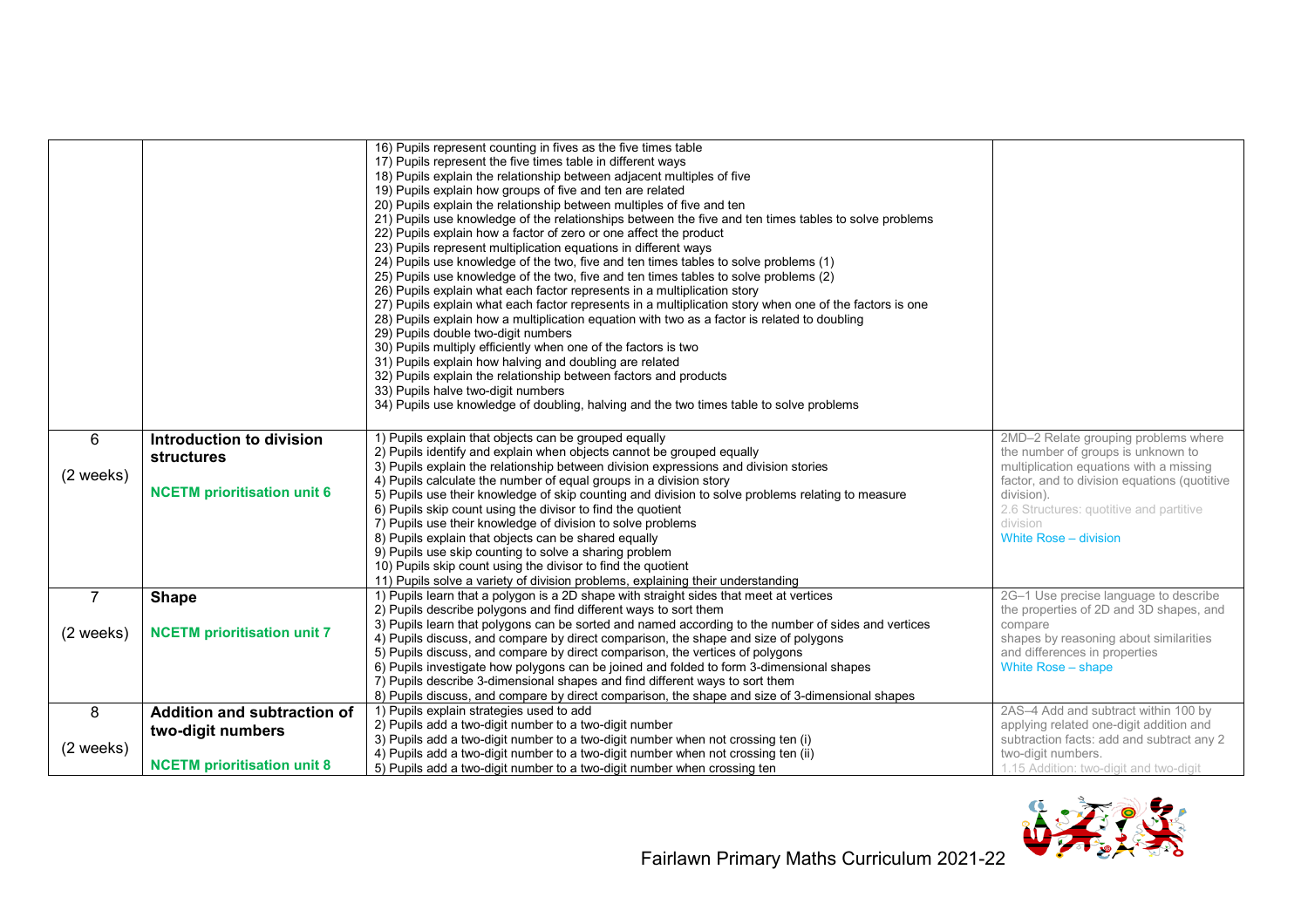|                     |                                     | 6) Pupils explain strategies used to subtract                                                                                                          | numbers                                   |
|---------------------|-------------------------------------|--------------------------------------------------------------------------------------------------------------------------------------------------------|-------------------------------------------|
|                     |                                     | 7) Pupils subtract a two-digit number from a two-digit number                                                                                          | 1.16 Subtraction: two-digit and two-digit |
|                     |                                     | 8) Pupils partition the subtrahend to help with subtraction                                                                                            | numbers                                   |
|                     |                                     | 9) Pupils subtract a two-digit number from a two-digit number when not crossing ten (i)                                                                | White Rose - addition and subtraction     |
|                     |                                     | 10) Pupils subtract a two-digit number from a two-digit number when not crossing ten (ii)                                                              |                                           |
|                     |                                     | 11) Pupils subtract a two-digit number from a two-digit number when crossing ten                                                                       |                                           |
|                     |                                     | 12) Pupils subtract efficiently using knowledge of two-digit numbers                                                                                   |                                           |
|                     |                                     | 1) Pupils will recognise and know the value of different denominations of coins. (Recognising coins)                                                   | White Rose - money                        |
| 9                   | <b>Money</b>                        | 2) Pupils are able to identify and recognise notes. (Recognise notes)                                                                                  |                                           |
|                     |                                     |                                                                                                                                                        |                                           |
| $(2 \text{ weeks})$ | <b>NCETM</b> prioritisation unit 9  | 3) Pupils will be introduced to the £ and p symbol. They will count in 1p, 2p, 5p, 10p and 20p coins. (Count                                           |                                           |
|                     |                                     | $money - pence)$                                                                                                                                       |                                           |
|                     |                                     | 4) Pupils will count in £1, £2, £5, £10 and £20. (Count money – pounds)                                                                                |                                           |
|                     |                                     | 5) Pupils will count pound and pence together. (Count money – Notes and coins)                                                                         |                                           |
|                     |                                     | 6) Pupils select coins to make an amount. (Select money)                                                                                               |                                           |
|                     |                                     | 7) Pupils will explore the different ways of making the same amount. (Make the same amount)                                                            |                                           |
|                     |                                     | 8) Pupils will compare two different values in either pounds or pence. (Compare money)                                                                 |                                           |
|                     |                                     | 9) Pupils will build on their knowledge of addition to add money. (Find the total)                                                                     |                                           |
|                     |                                     | 10) Pupils will expand their knowledge of addition and subtraction strategies by finding the difference between                                        |                                           |
|                     |                                     | two amounts. (Find the difference)                                                                                                                     |                                           |
|                     |                                     | 11) Pupils will build on their subtraction skills by finding change from a given amount. (Find change)                                                 |                                           |
|                     |                                     | 12) Children will solve two step word problems involving money.                                                                                        |                                           |
| 10                  | <b>Fraction</b>                     | 1) Pupils identify whether something has or has not been split into equal parts                                                                        | 3.0 Guidance on the teaching of fractions |
|                     |                                     | 2) Pupils name the fraction 'one-half' in relation to a fraction of a length, shape or set of objects                                                  | in Key Stage 1                            |
|                     |                                     | 3) Pupils name the fraction 'one-quarter' in relation to a fraction of a length, shape or set of objects                                               | White Rose - fraction                     |
| (2 weeks)           | <b>NCETM</b> prioritisation unit 10 | 4) Pupils name the fraction 'one-third' in relation to a fraction of a length, shape or set of objects                                                 |                                           |
|                     |                                     | 5) Pupils read and write the fraction notation $\frac{1}{2}$ , $\frac{1}{2}$ and $\frac{1}{4}$ and relate this to a fraction of a length, shape or set |                                           |
|                     |                                     | of objects                                                                                                                                             |                                           |
|                     |                                     | 6) Pupils find half of numbers                                                                                                                         |                                           |
|                     |                                     | 7) Pupils find $\frac{1}{3}$ or $\frac{1}{4}$ of a number                                                                                              |                                           |
|                     |                                     | 8) Pupils find $\frac{1}{4}$ and $\frac{3}{4}$ of an object, shape, set of objects, length or quantity                                                 |                                           |
|                     |                                     | 9) Pupils recognise the equivalence of 2/4 and $\frac{1}{2}$                                                                                           |                                           |
| 11                  | <b>Time</b>                         | 1) Pupils are introduced to telling the time to the hour using an analogue clock. They learn the language of                                           | White Rose - time                         |
|                     |                                     | o'clock and understand the hour hand is the shorter hand and the minute hand is the longer hand. (Telling time                                         |                                           |
|                     |                                     | to the hour)                                                                                                                                           |                                           |
| (2 weeks)           | <b>White Rose</b>                   | 2) Pupils are introduced to telling the time to the half hour. They learn the language half past. (Telling time to                                     |                                           |
|                     |                                     | the half hour)                                                                                                                                         |                                           |
|                     |                                     | 3) Pupils create times using individual clocks with moveable hands. Pupils will read and write times from                                              |                                           |
|                     |                                     | clocks. (O'clock and half past)                                                                                                                        |                                           |
|                     |                                     | 4) Pupils read and draw the times 'quarter to' and 'quarter past'. They use their knowledge of fractions and                                           |                                           |
|                     |                                     | turns to identify quarter past and quarter to. (Quarter past and quarter to)                                                                           |                                           |
|                     |                                     | 5) Pupils read and show analoque time to 5-minute intervals. (Telling time to 5 minutes)                                                               |                                           |
|                     |                                     |                                                                                                                                                        |                                           |
|                     |                                     | 6) Pupils explore the difference between seconds, minutes and hours. They decide which activities would be                                             |                                           |
|                     |                                     | measured in each unit of time. (Writing time)                                                                                                          |                                           |
|                     |                                     | 7) Pupils learn that there are 24 hours in a day and 60 minutes in an hour.                                                                            |                                           |

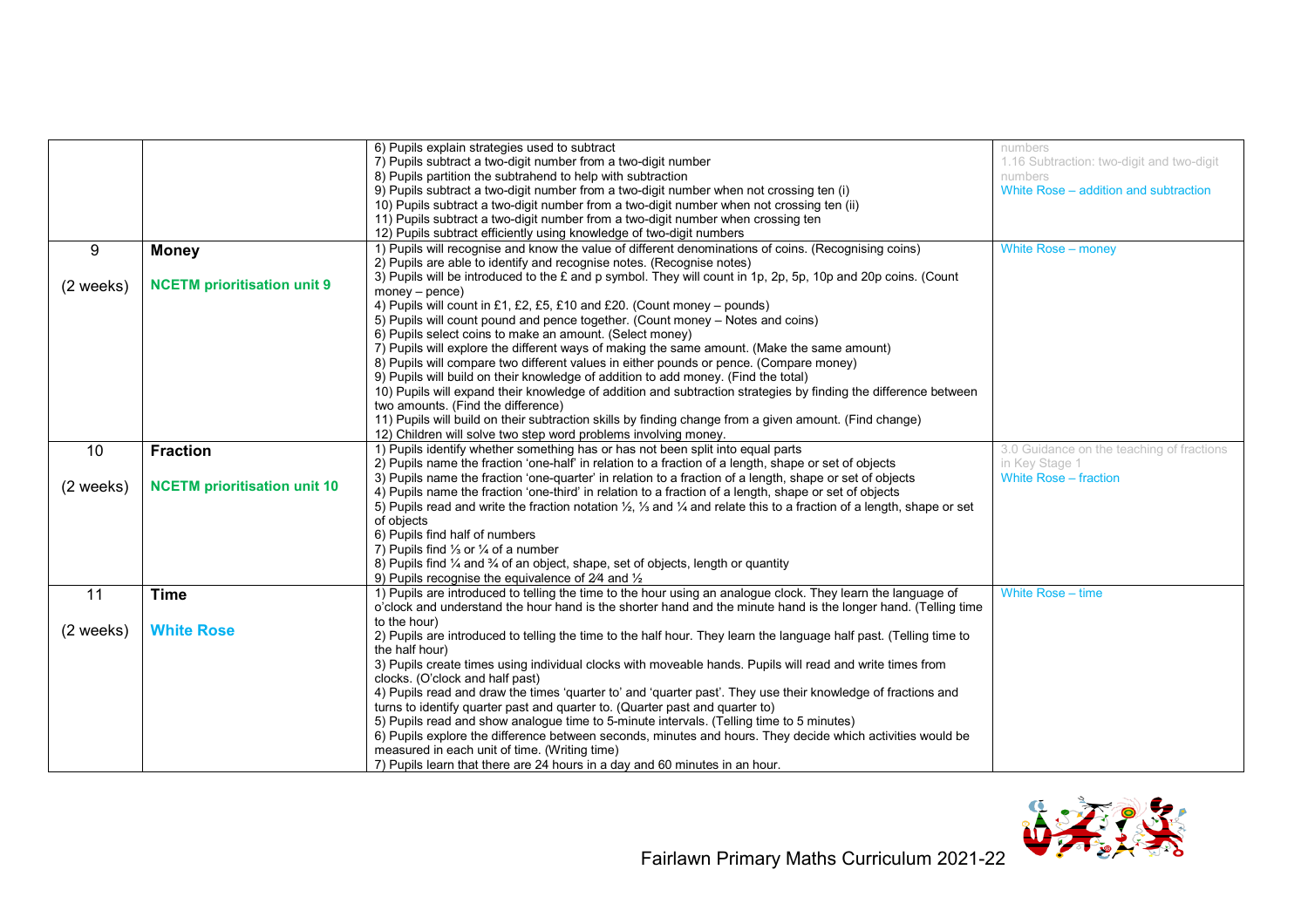|           |                                     | Pupils use clocks to convert minutes to hours and minutes. (Hours and days)<br>8) Pupils identify the start and end time of an event. They use these times to work out how long an event<br>lasted. (Find durations of time)<br>9) Pupils compare times using 'longer' and 'shorter'. They order times from longest to shortest and vice versa.<br>(Compare durations of time) |                                                |
|-----------|-------------------------------------|--------------------------------------------------------------------------------------------------------------------------------------------------------------------------------------------------------------------------------------------------------------------------------------------------------------------------------------------------------------------------------|------------------------------------------------|
| 12        | <b>Position and Direction</b>       | 1) Pupils use 'left', 'right', 'forwards' and 'backwards' to describe position and direction. (Describe position)<br>2) Pupils will build upon directional language 'left' and 'right' to assist with describing position. They will                                                                                                                                           | White Rose – position and direction            |
| (2 weeks) | <b>White Rose</b>                   | describe position using: 'top', 'in between', 'bottom', 'above' and 'below'. (Describe position)<br>3) Pupils use language 'forwards', 'backwards', 'up', 'down', 'left' and 'right' to describe movement in a straight<br>line. (Describe movement)                                                                                                                           |                                                |
|           |                                     | 4) Pupils describe turns using the language 'full turn', 'half turn', 'quarter turn', 'three-quarter turn', 'clockwise'                                                                                                                                                                                                                                                        |                                                |
|           |                                     | and 'anticlockwise'. (Describe turns)                                                                                                                                                                                                                                                                                                                                          |                                                |
|           |                                     | 5) Pupils use their knowledge of movement and turns to describe and record directions. (Describe movement<br>and turns)                                                                                                                                                                                                                                                        |                                                |
|           |                                     | 6) Pupils describe and create patterns that involve direction and turns, using the language 'clockwise', 'anti-                                                                                                                                                                                                                                                                |                                                |
|           |                                     | clockwise', 'quarter', 'half' and 'three quarters' to describe patterns. (Making patterns with shapes)                                                                                                                                                                                                                                                                         |                                                |
| 13        | <b>Multiplication and division</b>  | 1) Pupils identify the patterns and relationships between the 5 and 10 times tables                                                                                                                                                                                                                                                                                            | 2.5 Commutativity (part 2), doubling and       |
|           | - doubling, halving,                | 2) Pupils explain the patterns and relationships between the 5 and 10 times tables                                                                                                                                                                                                                                                                                             | halving                                        |
| (2 weeks) | quotitive and partitive             | 3) Pupils use their knowledge of the 5 and 10 times tables to solve problems                                                                                                                                                                                                                                                                                                   | 2.6 Structures: quotitive and partitive        |
|           | division                            | 4) Pupils identify and explain relationships between the 5 and the 10 times tables                                                                                                                                                                                                                                                                                             | division                                       |
|           |                                     | 5) Pupils use their knowledge of the 5 and 10 times tables to solve problems                                                                                                                                                                                                                                                                                                   | White Rose - multiplication and division       |
|           |                                     | 6) Pupils explain how times table facts can help to find the quotient (10 times table)<br>7) Pupils explain how times table facts can help to find the quotient (5 times table)                                                                                                                                                                                                |                                                |
|           | <b>NCETM</b> prioritisation unit 13 | 8) Pupils explain how times table facts can help to find the quotient (2 times table)                                                                                                                                                                                                                                                                                          |                                                |
|           |                                     | 9) Pupils explain how a division equation with 2 as a divisor is related to halving                                                                                                                                                                                                                                                                                            |                                                |
|           |                                     | 10) Pupils explain each part of a division equation and know how they can be interchanged                                                                                                                                                                                                                                                                                      |                                                |
|           |                                     | 11) Pupils use knowledge of divisibility rules when the divisor is 2 to solve problems                                                                                                                                                                                                                                                                                         |                                                |
|           |                                     | 12) Pupils use knowledge of divisibility rules when then divisor is 10 to solve problems                                                                                                                                                                                                                                                                                       |                                                |
|           |                                     | 13) Pupils use knowledge of divisibility rules when the divisor is 5 to solve problems                                                                                                                                                                                                                                                                                         |                                                |
|           |                                     | 14) Pupils explain how a dividend of zero affects the quotient                                                                                                                                                                                                                                                                                                                 |                                                |
|           |                                     | 15) Pupils explain how the quotient is affected when the divisor is equal to the dividend                                                                                                                                                                                                                                                                                      |                                                |
|           |                                     | 16) Pupils explain how a divisor of one affects the quotient<br>1) Pupils begin by holding objects and describing them using vocabulary such as heavy, light, heavier than,                                                                                                                                                                                                    |                                                |
| 14        | Mass, capacity and                  | lighter than before using the scales to check. (Introduce weight and mass)                                                                                                                                                                                                                                                                                                     | White Rose - mass, capacity and<br>temperature |
|           | temperature                         | 2) Pupils use a variety of non-standard units (e.g. cubes, bricks) to measure the mass of an object. (Measure                                                                                                                                                                                                                                                                  |                                                |
| (3 weeks) |                                     | mass)                                                                                                                                                                                                                                                                                                                                                                          |                                                |
|           | <b>White Rose</b>                   | 3) Pupils compare mass using < and > and order objects based on their masses. (Compare mass)                                                                                                                                                                                                                                                                                   |                                                |
|           |                                     | 4) Pupils use standard units of mass (grams). Pupils apply their counting in 2s, 5s and 10s skills to reading                                                                                                                                                                                                                                                                  |                                                |
|           |                                     | scales accurately. They should see a variety of scales with different intervals. (Measure mass in grams)                                                                                                                                                                                                                                                                       |                                                |
|           |                                     | 5) Pupils use their knowledge of measuring mass in grams to start to measure mass in kilograms. They apply                                                                                                                                                                                                                                                                     |                                                |
|           |                                     | counting in 2s, 5s and 10s to measure on different scales. (Measure mass in kilograms)                                                                                                                                                                                                                                                                                         |                                                |
|           |                                     | 6) Pupils compare the volume in a container by describing whether it is full, nearly full, empty or nearly empty.<br>(Introduce capacity and volume)                                                                                                                                                                                                                           |                                                |
|           |                                     | 7) Pupils measure the capacity of different containers using non-standard units of measure. (Measure                                                                                                                                                                                                                                                                           |                                                |